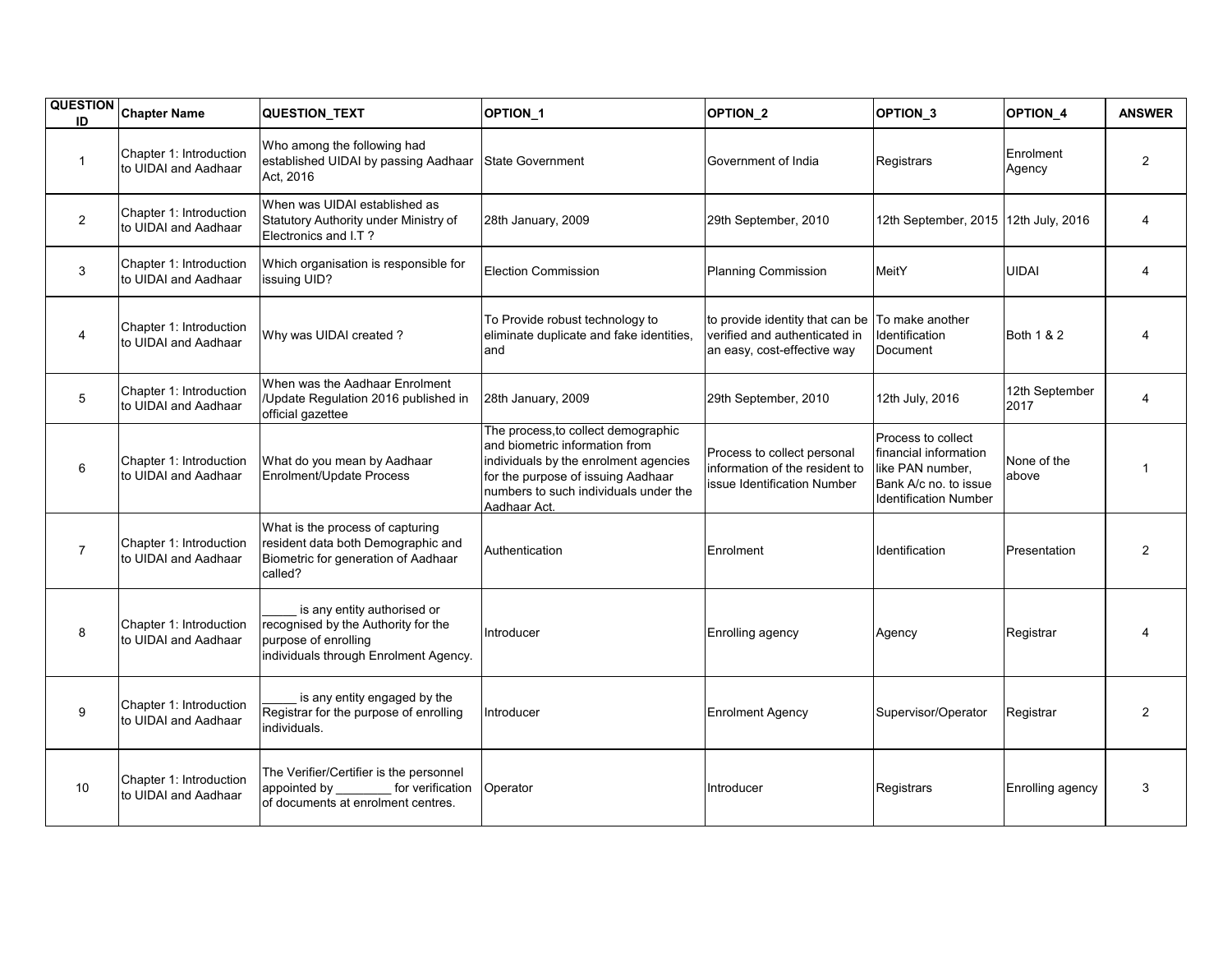| <b>QUESTION</b><br>ID | <b>Chapter Name</b>                             | QUESTION_TEXT                                                                                                                                   | OPTION_1                  | OPTION_2                                                                                                                                                                                                                                          | OPTION <sub>3</sub>                        | OPTION_4             | <b>ANSWER</b>  |
|-----------------------|-------------------------------------------------|-------------------------------------------------------------------------------------------------------------------------------------------------|---------------------------|---------------------------------------------------------------------------------------------------------------------------------------------------------------------------------------------------------------------------------------------------|--------------------------------------------|----------------------|----------------|
| 11                    | Chapter 1: Introduction<br>to UIDAI and Aadhaar | is the place where the<br>Aadhaar Enrolment/Update is<br>conducted by Certified<br>Operator/Supervisor                                          | <b>Enrolment Center</b>   | <b>Exam Center</b>                                                                                                                                                                                                                                | Hospital                                   | School               | $\mathbf 1$    |
| 12                    | Chapter 1: Introduction<br>to UIDAI and Aadhaar | is a certified personnel<br>employed by Enrolment Agencies to<br>execute the process of enrolment<br>/update at the enrolment centers           | <b>Enrolment Operator</b> | <b>Enrolment Supervisor</b>                                                                                                                                                                                                                       | Introducer                                 | Both 1 & 2           | $\overline{2}$ |
| 13                    | Chapter 1: Introduction<br>to UIDAI and Aadhaar | Who among the following ensures that<br>only trained and certified persons<br>handle the enrolment/update process?                              | <b>UIDAI</b>              | Operator                                                                                                                                                                                                                                          | Supervisor                                 | Enrolment<br>Agency  |                |
| 14                    | Chapter 1: Introduction<br>to UIDAI and Aadhaar | is responsible to<br>conduct the Certification exam for the<br>role of Operator/Supervisor                                                      | Introducer                | <b>Enrolment Agency</b>                                                                                                                                                                                                                           | Testing and<br><b>Certification Agency</b> | Registrar            | 3              |
| 15                    | Chapter 1: Introduction<br>to UIDAI and Aadhaar | is a person registered with the<br>Registrar and Authority who confirms<br>the identity of a person who does not<br>have any valid POI and POA. | Operator                  | Introducer                                                                                                                                                                                                                                        | Enrolling agency                           | Agency               | 2              |
| 16                    | Chapter 1: Introduction<br>to UIDAI and Aadhaar | is a person registered with the<br>Registrar and Authority who confirms<br>the identity of a person who does not<br>have any valid POI and POA. | Operator                  | Introducer                                                                                                                                                                                                                                        | Enrolling agency                           | Agency               | $\overline{2}$ |
| 17                    | Chapter 1: Introduction<br>to UIDAI and Aadhaar | Who are applicable to can get the<br>Aadhaar Enrolment/Update done?                                                                             | Operator                  | An individual who has resided<br>in India for a period or<br>periods amounting in all to<br>one hundred and eighty-two<br>days (182) or more in the<br>twelve months immediately<br>preceding the date of<br>application for Aadhaar<br>enrolment | <b>NRI</b>                                 | None of the<br>above | $\overline{2}$ |
| 18                    | Chapter 1: Introduction<br>to UIDAI and Aadhaar | Enrolment Identification Number (EID)<br>-digit number allocated to<br>residents at the time of enrolment.                                      | 10                        | 12                                                                                                                                                                                                                                                | 15                                         | 28                   | 4              |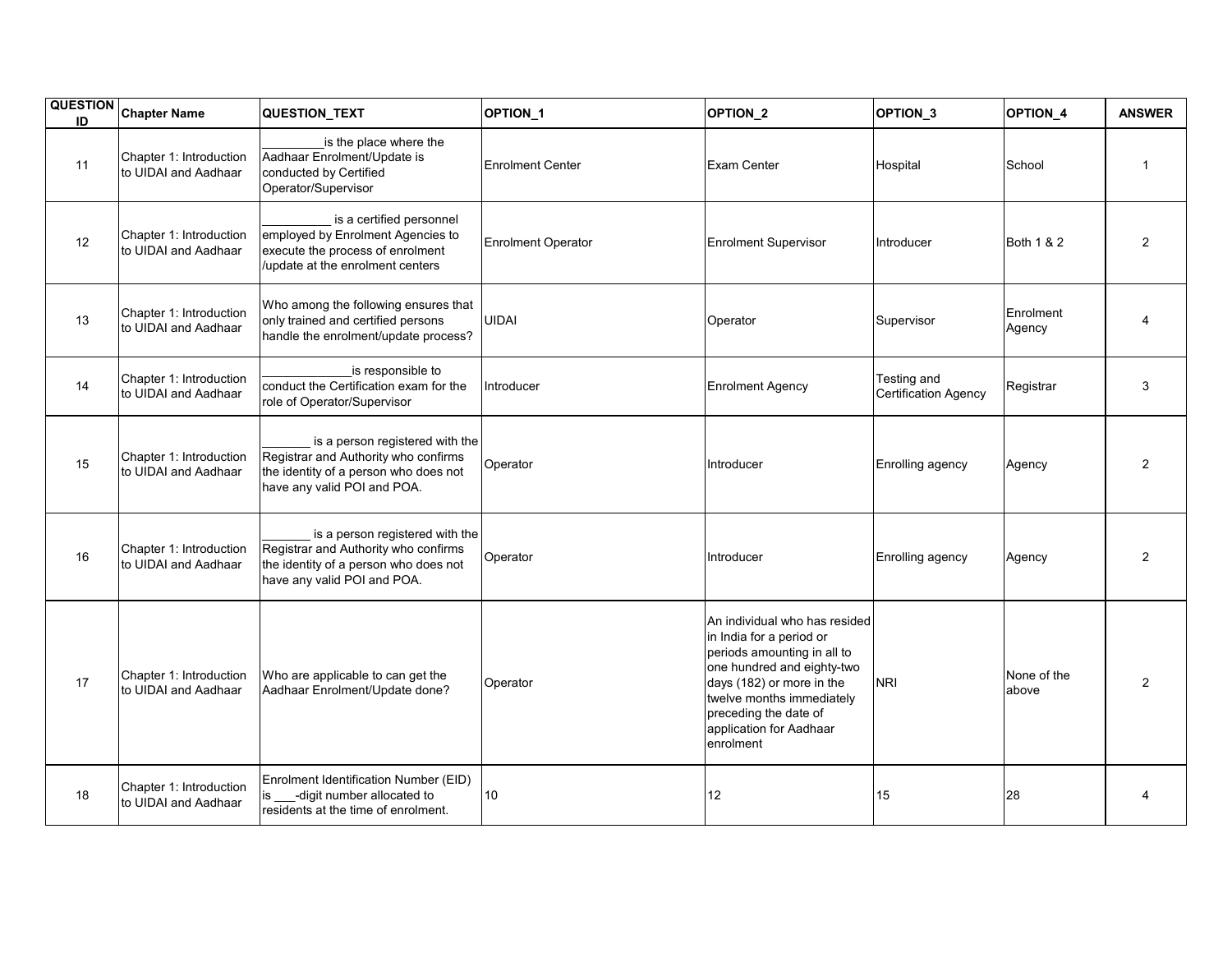| <b>QUESTION</b><br>ID | <b>Chapter Name</b>                             | QUESTION_TEXT                                                                                                                                                                                                                  | OPTION_1                                                 | OPTION_2                                                                                                | OPTION <sub>3</sub>                                   | OPTION_4                                                                                        | <b>ANSWER</b>  |
|-----------------------|-------------------------------------------------|--------------------------------------------------------------------------------------------------------------------------------------------------------------------------------------------------------------------------------|----------------------------------------------------------|---------------------------------------------------------------------------------------------------------|-------------------------------------------------------|-------------------------------------------------------------------------------------------------|----------------|
| 19                    | Chapter 1: Introduction<br>to UIDAI and Aadhaar | Resident is an individual who has<br>resided in India for a period or periods<br>amounting in all to __ days or more in<br>the twelve months immediately<br>preceding the date of application for<br>Aadhaar Enrolment/Update. | 32                                                       | 61                                                                                                      | 123                                                   | 182                                                                                             |                |
| 20                    | Chapter 1: Introduction<br>to UIDAI and Aadhaar | Which of the following contact numbers<br>can a resident call for resolutions to<br>their concerns or grievances related to<br>Aadhaar?                                                                                        | 1947                                                     | 2009                                                                                                    | 140                                                   | 108                                                                                             | $\mathbf 1$    |
| 21                    | Chapter 1: Introduction<br>to UIDAI and Aadhaar | Aadhaar is unique because                                                                                                                                                                                                      | No two residents will have the same<br>Aadhaar<br>number | A family can get a unique<br>recognized ID                                                              | A person can avail two None of the<br>Aadhaar numbers | above                                                                                           | $\mathbf{1}$   |
| 22                    | Chapter 1: Introduction<br>to UIDAI and Aadhaar | Which of the following is NOT a<br>component of enrollment setup?                                                                                                                                                              | Computer                                                 | Biometric device                                                                                        | Bomb detector                                         | Iris scanner                                                                                    | 3              |
| 23                    | Chapter 1: Introduction<br>to UIDAI and Aadhaar | Which of the given is true about<br>Aadhaar?                                                                                                                                                                                   | An individual can obtain multiple<br>Aadhaar numbers     | Aadhaar collects financial<br>information of residents                                                  | Aadhaar can be used<br>as Proof of Citizenship        | Aadhaar enables<br>resident's<br>identification<br>subject to<br>successful<br>"Authentication" | 4              |
| 24                    | Chapter 1: Introduction<br>to UIDAI and Aadhaar | Aadhaar uses which of the given to<br>uniquely identify the resident?                                                                                                                                                          | Name and Address of the resident                         | Fingerprints                                                                                            | Iris                                                  | Both 2 & 3                                                                                      | 4              |
| 25                    | Chapter 1: Introduction<br>to UIDAI and Aadhaar | Which of the given is true about<br>Aadhaar?                                                                                                                                                                                   | It is just another card                                  | Will collect and record<br>demographic and biometric<br>information for generation of<br>Aadhaar Number | Aadhaar will replace<br>all other IDs                 | Will collect<br>profiling<br>information, such<br>as caste, religion,<br>language               | $\mathbf{2}$   |
| 26                    | Chapter 1: Introduction<br>to UIDAI and Aadhaar | is a document to<br>convey the Aadhaar number to a<br>resident.                                                                                                                                                                | Aadhaar letter                                           | <b>CIDR</b>                                                                                             | UID                                                   | Aadhaar number                                                                                  | $\mathbf{1}$   |
| 27                    | Chapter 1: Introduction<br>to UIDAI and Aadhaar | Aadhaar will be used to prove<br>citizenship.                                                                                                                                                                                  | <b>TRUE</b>                                              | <b>FALSE</b>                                                                                            |                                                       |                                                                                                 | $\overline{2}$ |
| 28                    | Chapter 1: Introduction<br>to UIDAI and Aadhaar | Aadhaar will cover all residents of India<br>who are residing in India for 180 days<br>from the date of Aadhaar<br>enrolment/update                                                                                            | <b>TRUE</b>                                              | <b>FALSE</b>                                                                                            |                                                       |                                                                                                 | 1              |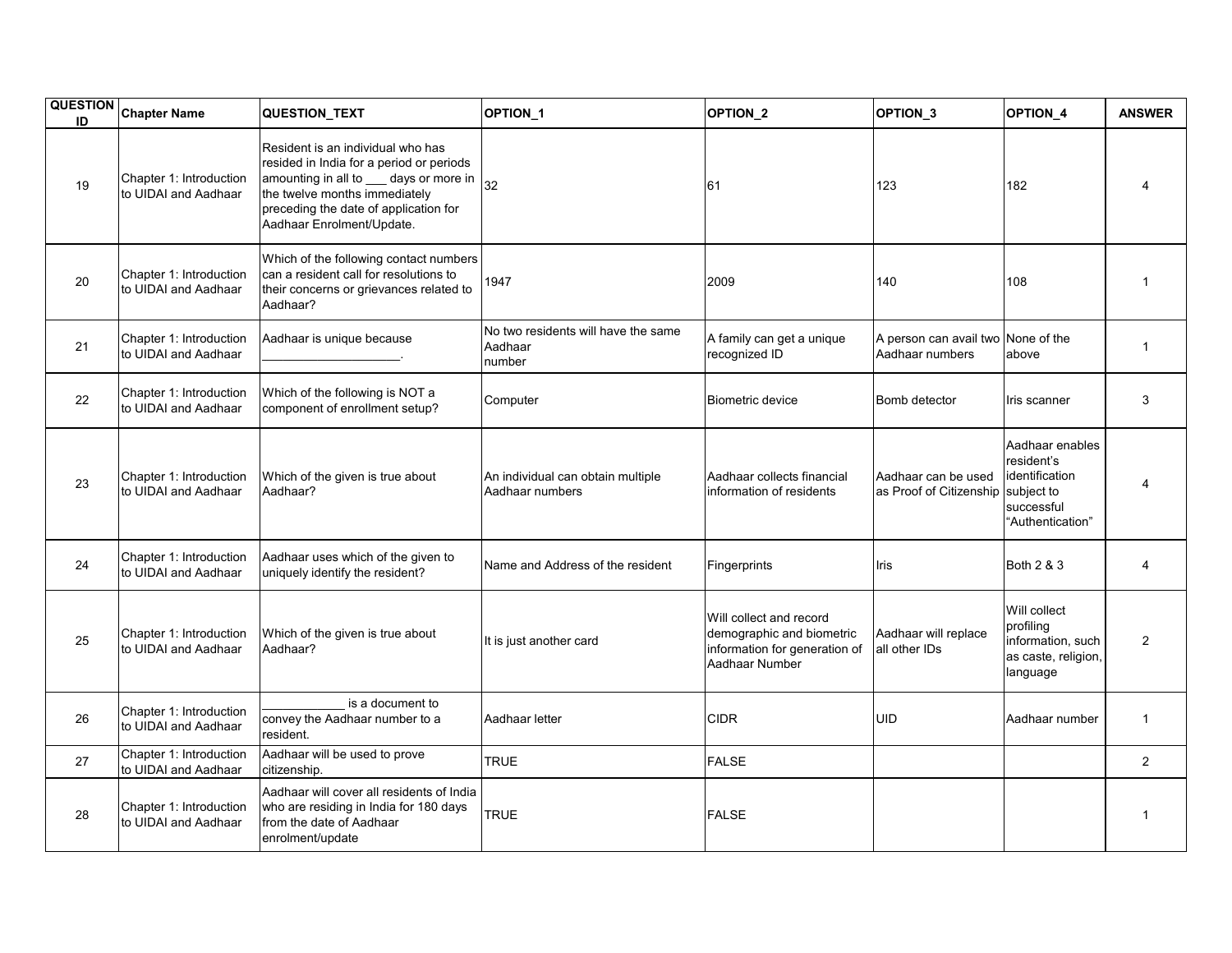| <b>QUESTION</b><br>ID | <b>Chapter Name</b>                                        | QUESTION_TEXT                                                                                                                                  | OPTION_1                          | OPTION_2                                               | OPTION <sub>_3</sub>                                 | OPTION_4               | <b>ANSWER</b>  |
|-----------------------|------------------------------------------------------------|------------------------------------------------------------------------------------------------------------------------------------------------|-----------------------------------|--------------------------------------------------------|------------------------------------------------------|------------------------|----------------|
| 29                    | Chapter 1: Introduction<br>to UIDAI and Aadhaar            | The vision of UIDAI is to empower<br>residents of India with a unique identity<br>and a digital platform to authenticate<br>anytime, anywhere. | <b>TRUE</b>                       | <b>FALSE</b>                                           |                                                      |                        | 1              |
| 30                    | Chapter 1: Introduction<br>to UIDAI and Aadhaar            | Aadhaar is a 15-digit number.                                                                                                                  | <b>TRUE</b>                       | <b>FALSE</b>                                           |                                                      |                        | $\overline{2}$ |
| 31                    | Chapter 2: Child<br><b>Enrolment Lite Client</b><br>Manual | What is the operating system used in<br>Child Enrolment Lite Client?                                                                           | Windows                           | iOS                                                    | Linux                                                | Android                | 4              |
| 32                    | Chapter 2: Child<br><b>Enrolment Lite Client</b><br>Manual | What are the documents to be<br>collected for enrolment in Child<br><b>Enrolment Lite Client?</b>                                              | POI                               | <b>POA</b>                                             | POR                                                  | None of these          | 3              |
| 33                    | Chapter 2: Child<br><b>Enrolment Lite Client</b><br>Manual | Who can get enrolled in Child<br><b>Enrolment Lite Client?</b>                                                                                 | children less than 5 years of age | children more than 5 years of<br>age                   | Any age                                              | None of these          | $\mathbf{1}$   |
| 34                    | Chapter 2: Child<br><b>Enrolment Lite Client</b><br>Manual | Name the device used for enrolment in<br>Child Enrolment Lite Client?                                                                          | Tablet                            | Laptop                                                 | Desktop                                              | None of these          | $\mathbf 1$    |
| 35                    | Chapter 2: Child<br><b>Enrolment Lite Client</b><br>Manual | How is the packet uploaded from Child<br>Enrolment Lite Client ?                                                                               | Through SFTP                      | Upload option in Child<br><b>Enrolment Lite Client</b> | Jpload Portal                                        | None of these          | $\overline{2}$ |
| 36                    | Chapter 2: Child<br><b>Enrolment Lite Client</b><br>Manual | Which of the following is a feature of<br>Child Enrolment Lite Client?                                                                         | Child Enrollment                  | Information sharing consent                            | Demographic update                                   | Biometric update       | $\mathbf{1}$   |
| 37                    | Chapter 2: Child<br><b>Enrolment Lite Client</b><br>Manual | During enrolment in Child Enrolment<br>Lite Client, tablet needs to be<br>connected to internet                                                | Yes                               | No                                                     | Child Enrolment Lite<br>Client also works<br>offline | None of these          | $\mathbf{1}$   |
| 38                    | Chapter 2: Child<br><b>Enrolment Lite Client</b><br>Manual | Can child get enrolled if aadhaars of<br>both parents are unavailable?                                                                         | No                                | Yes                                                    |                                                      |                        | $\mathbf{1}$   |
| 39                    | Chapter 2: Child<br><b>Enrolment Lite Client</b><br>Manual | If the name of child is not available<br>what can be used in name option?                                                                      | Can be left blank                 | Baby one/two/ of <mother<br>name&gt;</mother<br>       | only mother's name                                   | only father's<br>name  | 2              |
| 40                    | Chapter 2: Child<br><b>Enrolment Lite Client</b><br>Manual | Whose photograph is captured in Child<br>Enrolment Lite Client?                                                                                | Mother's                          | Father's                                               | Operator's                                           | Child                  | 4              |
| 41                    | Chapter 2: Child<br><b>Enrolment Lite Client</b><br>Manual | For acknowledgement of EID, what<br>communication method is used in Child Mobile number<br><b>Enrolment Lite Client?</b>                       |                                   | Email                                                  | <b>Ack Print</b>                                     | Both mobile &<br>email | 1              |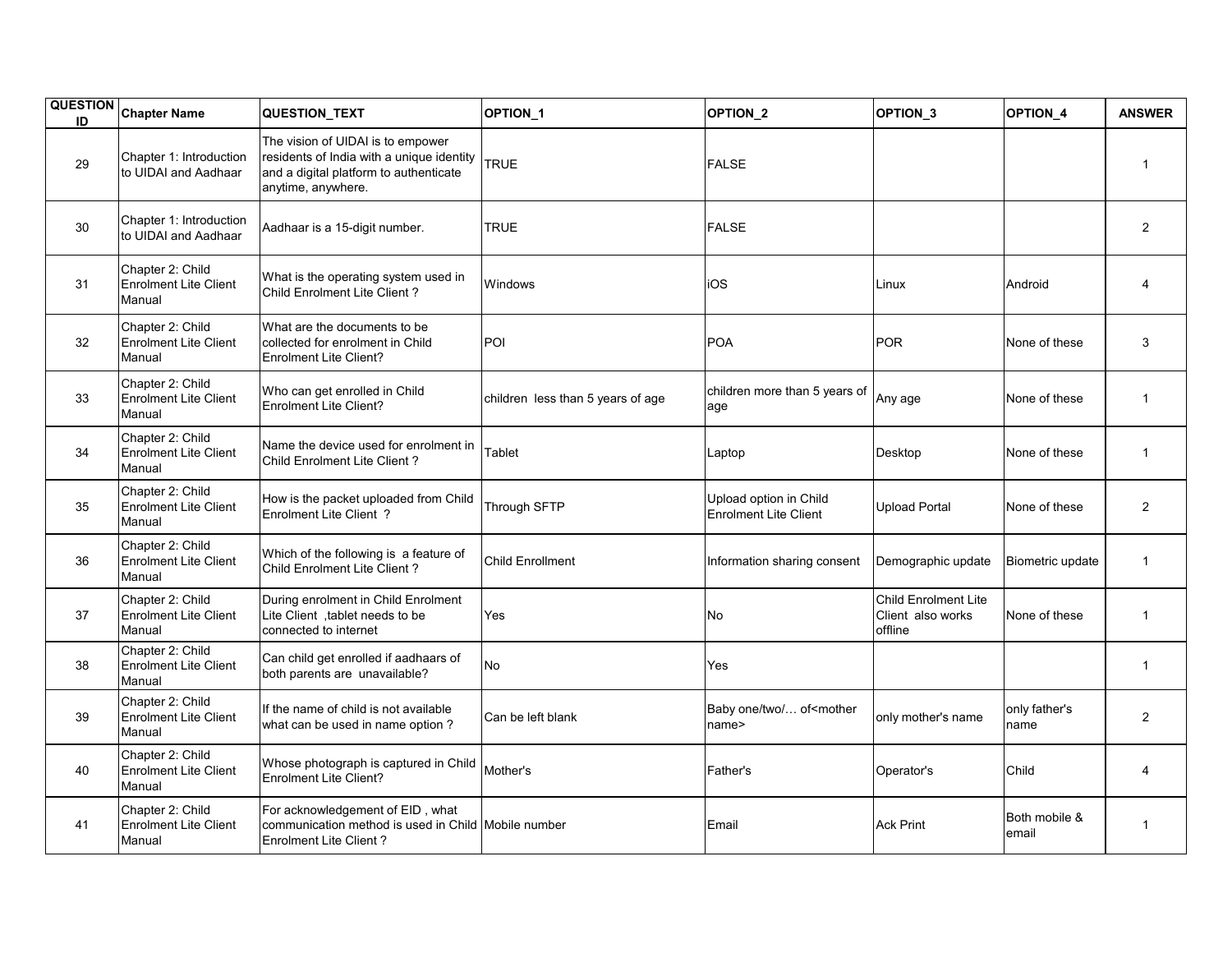| <b>QUESTION</b><br>ID | <b>Chapter Name</b>                                        | QUESTION_TEXT                                                                                                                                                            | OPTION_1                            | OPTION_2                                    | OPTION 3                                   | OPTION_4                                                                                    | <b>ANSWER</b>  |
|-----------------------|------------------------------------------------------------|--------------------------------------------------------------------------------------------------------------------------------------------------------------------------|-------------------------------------|---------------------------------------------|--------------------------------------------|---------------------------------------------------------------------------------------------|----------------|
| 42                    | Chapter 2: Child<br><b>Enrolment Lite Client</b><br>Manual | Single finger print scanner device can<br>be used with Child Enrolment Lite<br>Client.                                                                                   | Yes                                 | No                                          |                                            |                                                                                             | $\mathbf{1}$   |
| 43                    | Chapter 2: Child<br><b>Enrolment Lite Client</b><br>Manual | How acknowlegement EID is<br>communicated in Child Enrolment Lite<br>Client?                                                                                             | Resident will get a call from UIDAI | Resident will get a<br>confirmation by post | Resident wil get an<br>acknowledgment slip | Resident will get<br>lan<br>acknowledgment<br>message on the<br>registered mobile<br>number |                |
| 44                    | Chapter 2: Child<br><b>Enrolment Lite Client</b><br>Manual | Biometric authentication is necessary<br>for operator login?                                                                                                             | <b>TRUE</b>                         | <b>FALSE</b>                                |                                            |                                                                                             | $\mathbf{1}$   |
| 45                    | Chapter 2: Child<br><b>Enrolment Lite Client</b><br>Manual | Which of these are mandatory fields in<br>Demographic Information?                                                                                                       | Name                                | Age                                         | Gender                                     | All of the Above                                                                            | 4              |
| 46                    | Chapter 2: Child<br><b>Enrolment Lite Client</b><br>Manual | Is the address being captured in<br>enrolment through Child Enrolment<br>Lite Client?                                                                                    | <b>NO</b>                           | <b>YES</b>                                  |                                            |                                                                                             | 1              |
| 47                    | Chapter 2: Child<br><b>Enrolment Lite Client</b><br>Manual | For enrolment of child, availability of<br>whose aadhaar number is mandatory                                                                                             | Mother's                            | Father's                                    | Gaurdian                                   | Either of option 1<br>& 2                                                                   | 4              |
| 48                    | Chapter 2: Child<br><b>Enrolment Lite Client</b><br>Manual | Is any local language configurable in<br>Child Enrolment Lite Client?                                                                                                    | <b>NO</b>                           | <b>YES</b>                                  |                                            |                                                                                             | $\mathbf{1}$   |
| 49                    | Chapter 2: Child<br><b>Enrolment Lite Client</b><br>Manual | Can child get enrolled in Child<br>Enrolment Lite Client if only aadhaars<br>of both the parents are available, but<br>both the parents are not physically<br>avilable ? | Yes                                 | <b>NO</b>                                   |                                            |                                                                                             | 2              |
| 50                    | Chapter 2: Child<br><b>Enrolment Lite Client</b><br>Manual | Which Biometric authetication is used<br>in Child Enrolment Lite Client?                                                                                                 | Iris                                | Fingerprint                                 | <b>OTP</b>                                 | None of these                                                                               | $\overline{2}$ |
| 51                    | Chapter 2: Child<br><b>Enrolment Lite Client</b><br>Manual | Does Child Enrolment Lite Client<br>support Iris scan devices for<br><b>Authentication?</b>                                                                              | <b>NO</b>                           | <b>YES</b>                                  |                                            |                                                                                             | $\mathbf{1}$   |
| 52                    | Chapter 2: Child<br><b>Enrolment Lite Client</b><br>Manual | Who carries out the Client Registration<br>process in Child Enrolment Lite Client?                                                                                       | Registrar admin                     | EA admin/ Nominated Official child          |                                            | None of these                                                                               | $\overline{2}$ |
| 53                    | Chapter 2: Child<br><b>Enrolment Lite Client</b><br>Manual | Operator can enroll on Child Enrolment<br>Lite Client after                                                                                                              | <b>Adding Operator</b>              | <b>Operator Verification</b>                |                                            |                                                                                             | $\mathbf{1}$   |
| 54                    | Chapter 2: Child<br><b>Enrolment Lite Client</b><br>Manual | Is the name of child mandatory for<br>enrolment in Child Enrolment Lite<br>Client?                                                                                       | Yes                                 | <b>No</b>                                   |                                            |                                                                                             | $\overline{2}$ |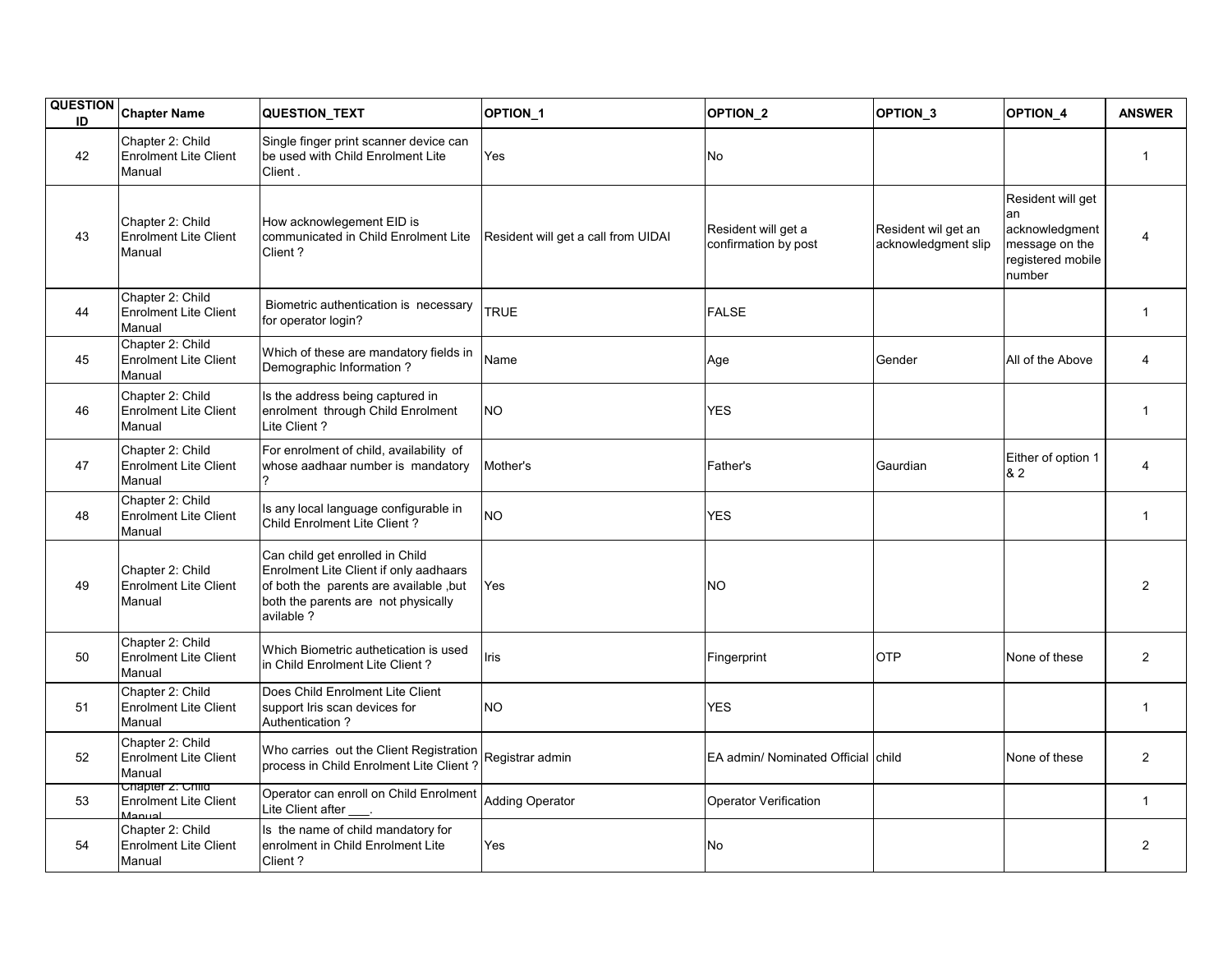| <b>QUESTION</b><br>ID | <b>Chapter Name</b>                                        | QUESTION_TEXT                                                                                              | OPTION_1                    | OPTION_2                   | OPTION <sub>3</sub>            | OPTION_4       | <b>ANSWER</b>  |
|-----------------------|------------------------------------------------------------|------------------------------------------------------------------------------------------------------------|-----------------------------|----------------------------|--------------------------------|----------------|----------------|
| 55                    | Chapter 2: Child<br><b>Enrolment Lite Client</b><br>Manual | How enrolment location is captured in<br>Child Enrolment Lite Client?                                      | Manual data entry           | With GPS dongle            | Input during<br>registration   | None of these  | $\overline{2}$ |
| 56                    | Chapter 2: Child<br>Enrolment Lite Client<br>Manual        | Can child be enrolled in Child<br>Enrolment Lite Client if only EID of<br>either parent is available?      | NO.                         | yes                        |                                |                | $\mathbf{1}$   |
| 57                    | Chapter 2: Child<br><b>Enrolment Lite Client</b><br>Manual | After entering the Aadhaar in parent<br>Aadhaar tab what does red colour<br>reflect?                       | Valid aadhaar               | Invalid aadhaar            | Parent absent                  | Parent present | $\overline{2}$ |
| 58                    | Chapter 2: Child<br><b>Enrolment Lite Client</b><br>Manual | Photograph captured in Child<br>Enrolment Lite Client contains<br>                                         | Photo of child with mother  | Photo of child with Father | Only Child's photo             | Family photo   | 3              |
| 59                    | Chapter 2: Child<br><b>Enrolment Lite Client</b><br>Manual | Child Enrolment Lite Client can be<br>Synched through___.                                                  | Setting icon in home page   | Upload icon in home page   | Enrolment icon in<br>home page | None of these  | $\mathbf{1}$   |
| 60                    | Chapter 2: Child<br><b>Enrolment Lite Client</b><br>Manual | Can Child Enrolment Lite Client support<br>addition of more than one operator?                             | Yes                         | NO.                        |                                |                | $\mathbf{1}$   |
| 61                    | Chapter 2: Child<br><b>Enrolment Lite Client</b><br>Manual | What is required for the de-registration<br>of Child Enrolment Lite Client?                                | EA code                     | Registrar code             | EA login credentials           | None of these  | 3              |
| 62                    | Chapter 2: Child<br><b>Enrolment Lite Client</b><br>Manual | Is it possible to complete child<br>enrolment in Child Enrolment Lite<br>Client without photograph?        | NO.                         | Yes                        |                                |                | $\mathbf{1}$   |
| 63                    | Chapter 2: Child<br>Enrolment Lite Client<br>Manual        | Is there a option of Capturing<br>demographic details in local language<br>in Child Enrolment Lite Client? | ΝO                          | Yes                        |                                |                | $\mathbf{1}$   |
| 64                    | Chapter 2: Child<br><b>Enrolment Lite Client</b><br>Manual | Can Child Enrolment Lite Client work<br>without biometric authentication<br>device?                        | Yes                         | <b>NO</b>                  |                                |                | 2              |
| 65                    | Chapter 2: Child<br><b>Enrolment Lite Client</b><br>Manual | List of enrolments done in Child<br>Enrolment Lite Client can be retrieved<br>from__                       | Enrolment icon in home page | Enrolment icon in Settings | Upload icon                    | None of these  | $\overline{2}$ |
| 66                    | Chapter 2: Child<br><b>Enrolment Lite Client</b><br>Manual | Upload information in Child Enrolment<br>Lite Client can be retrieved from .                               | Uplaod icon in Settings     | Upload icon in home page   | Sync icon                      | None of these  | $\mathbf{1}$   |
| 67                    | Chapter 2: Child<br><b>Enrolment Lite Client</b><br>Manual | Child without parents can get enrolled<br>through Child Enrolment Lite Client.                             | <b>TRUE</b>                 | <b>FALSE</b>               |                                |                | $\overline{2}$ |